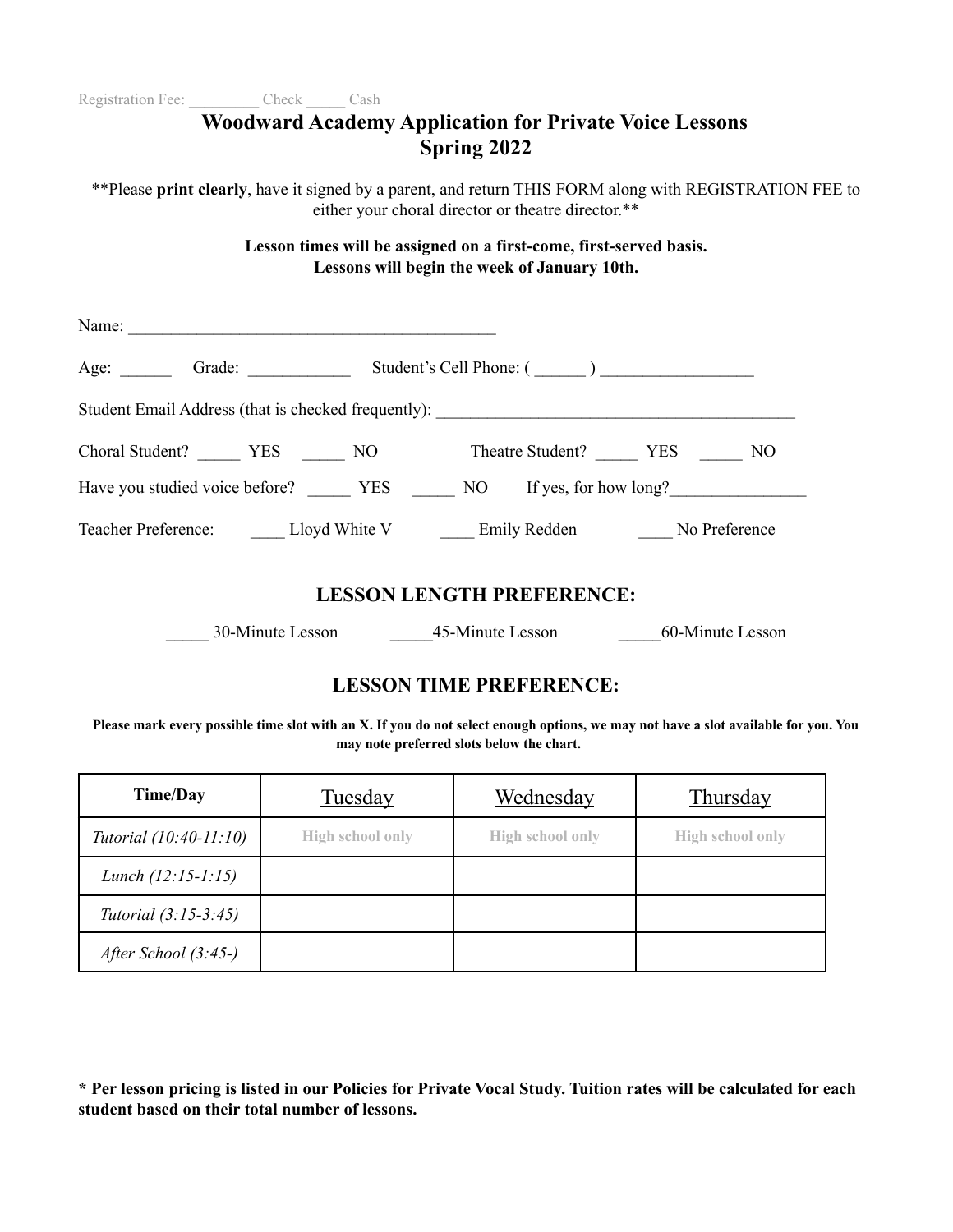**\*\*AFTER-SCHOOLACTIVITIES: To help with scheduling, please explain your after-school commitments** in the space below, including sports and rehearsal schedules. Please include days and times if known. Please **include beginning and end dates for these activities!\*\***

**As these activities change throughout the semester, it is your responsibility to inform your teacher!**

**PARENTS:** We understand the rules for voice study and tuition payment on the Policies Page and **have attached a registration check for \$25.00, payable to Woodward Academy.**

| Parent Signature:      |  |
|------------------------|--|
| Parent name (printed): |  |

Parent Phone: ( \_\_\_\_\_\_ ) \_\_\_\_\_\_\_\_\_\_\_\_\_\_ Parent Email: \_\_\_\_\_\_\_\_\_\_\_\_\_\_\_\_\_\_\_\_\_\_\_\_\_\_\_\_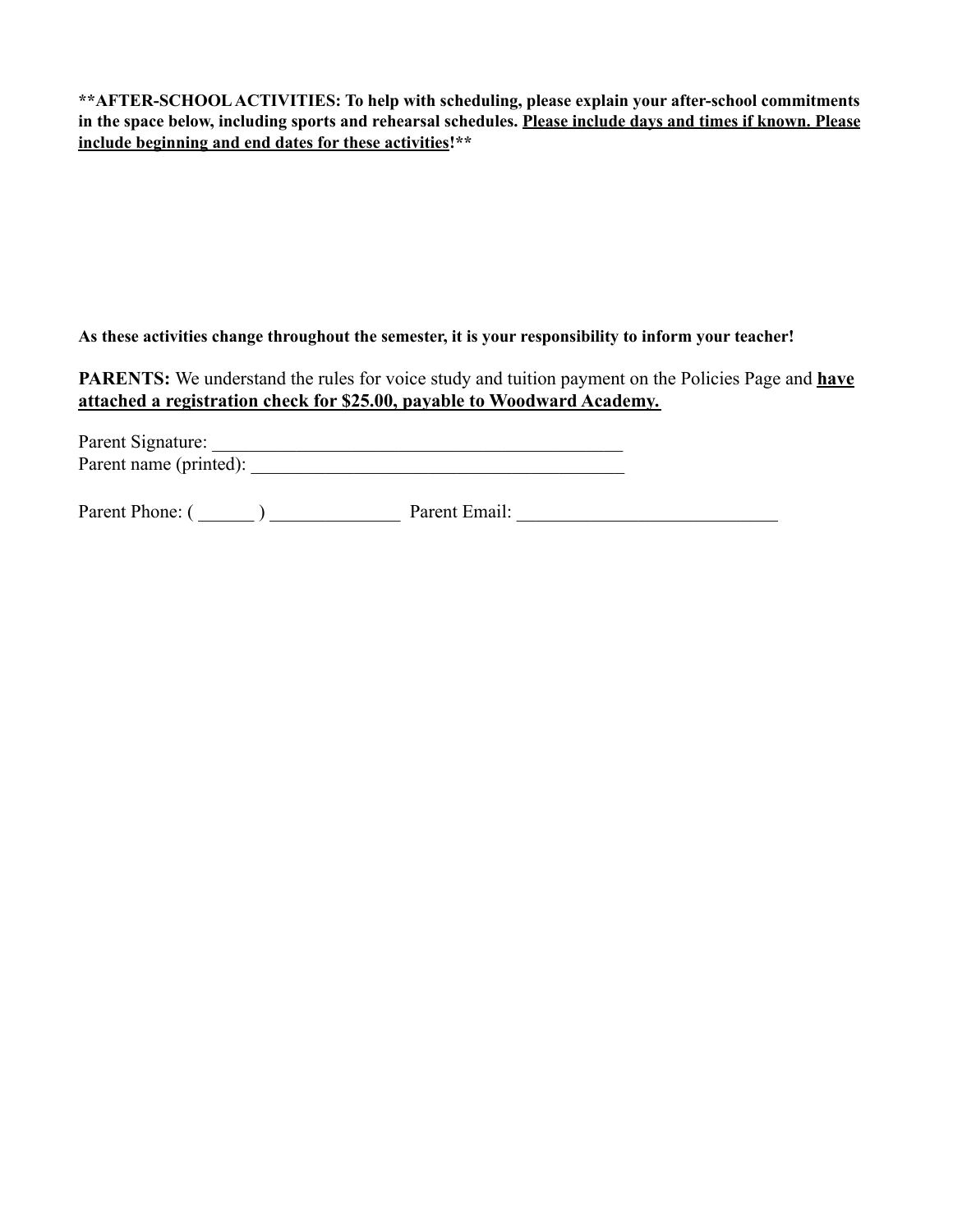## **Policies for Private Vocal Study at Woodward Academy 2021 - 2022**

\*\*For Students and Parents – please read carefully and keep on file.\*\*

OUR GOAL: *To teach each student a healthy and proven technique for singing that will allow their instrument, "ear," musicianship, vocal confidence and enjoyment to develop to their fullest. We then move on to explore its use through songs of many styles – chosen to further vocal development, showcase the student's gifts, and broaden the student's knowledge of vocal repertoire.*

1) **ATTENDANCE** – Regular lesson attendance and practice at home are expected of all students. Students are expected to bring their own copy of music or a device to read their music from.

In order to simplify scheduling lessons, the teacher and student will agree on a set day of the week and time for the entire semester. Their tuition rate will then be calculated based on how many lessons the Woodward schedule will allow for that time. All scheduled lessons that need to be missed for any reason must be cancelled *at least 72 hours prior*, by way of emailing or calling the teacher. If this is done, the absence will be excused, and a make-up credit will be given. **If this is not done, tuition will be charged.**

In cases of illness or emergency, students will be credited with a make-up lesson as long as they inform the teacher of their absence *before their lesson time*. Additionally, if a student is tardy to the point of missing **one third or more** of their lesson time, **the lesson will be cancelled by the teacher and tuition will be charged**.

2) **TUITION** – Please note that rates have risen for this semester. While they are still very competitive, if this causes a problem for any students, reach out to us to discuss further. Lesson rates are as follows:

| <b>Lesson Rates</b>   |
|-----------------------|
| \$40/30-Minute Lesson |
| \$55/45-Minute Lesson |
| \$70/60-Minute Lesson |

Spring 2022 will include roughly 15 weeks of lessons. Exact number of lessons will be calculated after selecting a time slot and referencing the school calendar for conflicts. Any prepaid lessons not completed during the spring will be made up by **May 13th**. Spring tuition must be received before lessons can start. Parents have the option to pay by app or a check written out to the student's voice teacher (either Emily Redden or Lloyd White V).